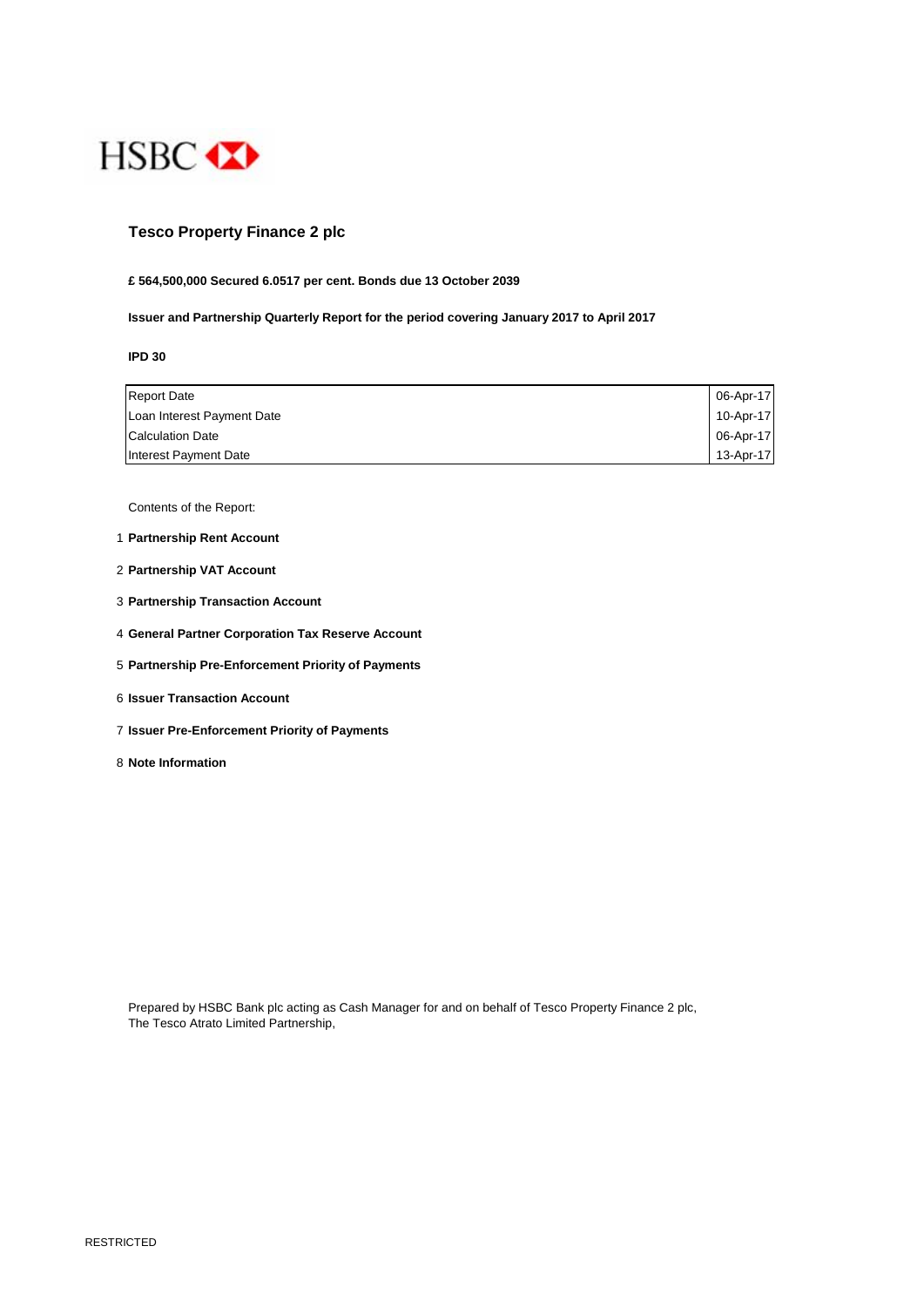# **1. Partnership Rent Account**

|                        | Opening Balance                            | 5,000.14 Cr                        |
|------------------------|--------------------------------------------|------------------------------------|
| <b>DATE</b>            | <b>ENTRY DETAILS</b>                       | AMOUNT (£)<br>CR/DR                |
| 24-Mar-17<br>10-Apr-17 | Rent<br>To Partnership Transaction Account | 9,093,970.75 Cr<br>9,093,970.75 Dr |
|                        | <b>Closing Balance</b>                     | 5,000.14 Cr                        |
|                        |                                            |                                    |

### **2. Partnership VAT Account**

|                        | Opening Balance                          | 1,959,070.32 Cr                    |       |
|------------------------|------------------------------------------|------------------------------------|-------|
| <b>DATE</b>            | <b>ENTRY DETAILS</b>                     | AMOUNT (£)                         | CR/DR |
| 31-Jan-17<br>24-Mar-17 | <b>VAT Payment</b><br><b>VAT Funding</b> | 1,784,991.08 Dr<br>1,819,759.65 Cr |       |
|                        | <b>Closing Balance</b>                   | 1,993,838.89 Cr                    |       |

#### **3. Partnership Transaction Account**

|                                                                                                                                | Opening Balance                                                                                                                                                                                                                                     | 292,799.64 Cr                                                                                                                         |                         |
|--------------------------------------------------------------------------------------------------------------------------------|-----------------------------------------------------------------------------------------------------------------------------------------------------------------------------------------------------------------------------------------------------|---------------------------------------------------------------------------------------------------------------------------------------|-------------------------|
| <b>DATE</b>                                                                                                                    | <b>ENTRY DETAILS</b>                                                                                                                                                                                                                                | AMOUNT (£)                                                                                                                            | CR/DR                   |
| 09-Jan-17<br>09-Jan-17<br>09-Jan-17<br>10-Jan-17<br>10-Jan-17<br>10-Jan-17<br>10-Jan-17<br>10-Jan-17<br>10-Jan-17<br>10-Jan-17 | <b>Credit Interest</b><br><b>Credit Interest</b><br><b>Credit Interest</b><br><b>Transfer from Rent</b><br><b>Trustee Fee</b><br><b>Ongoing Fee</b><br><b>Expenses</b><br>Partnership Swap payment<br>Partnership Debt<br>Property Pool Manager Fee | ۰<br>٠<br>٠<br>9,093,970.75 Cr<br>1,500.00 Dr<br>16,555.64 Dr<br>22,667.44 Dr<br>1,321,545.38 Cr<br>10,258,558.41 Dr<br>116,234.64 Dr | l Cr<br>Cr<br><b>Cr</b> |
|                                                                                                                                | <b>Closing Balance</b>                                                                                                                                                                                                                              | 292,799.64 Cr                                                                                                                         |                         |

### **4. General Partner Corporation Tax Reserve Account**

|             | Opening Balance        | $0.00$ Cr  |       |
|-------------|------------------------|------------|-------|
| <b>DATE</b> | <b>ENTRY DETAILS</b>   | AMOUNT (£) | CR/DR |
|             |                        |            |       |
|             |                        |            |       |
|             |                        |            |       |
|             | <b>Closing Balance</b> | 0.00 Cr    |       |
|             |                        |            |       |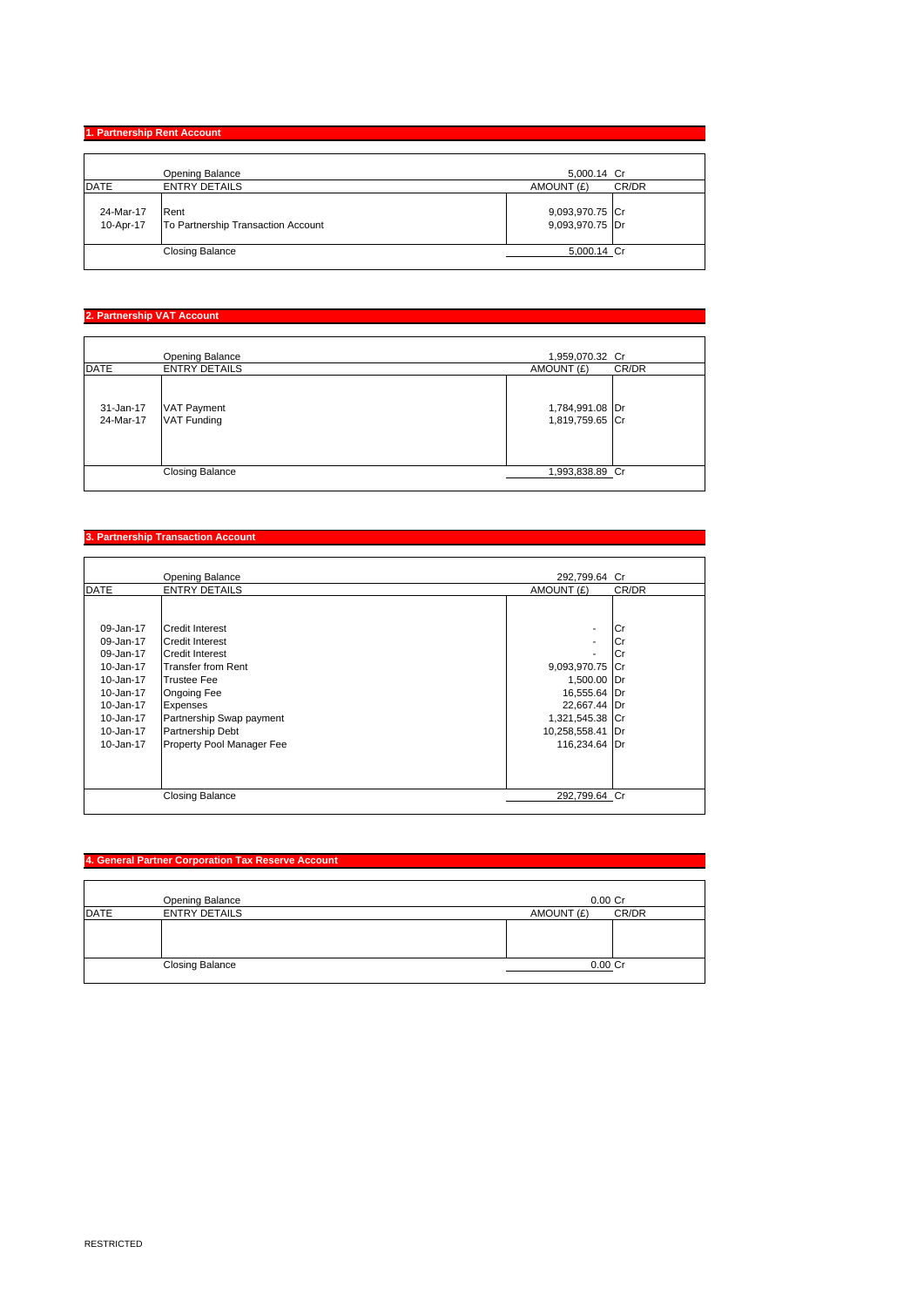|           | 5. Partnership Pre-Enforcement Priority of Payments                           |                          |                       |
|-----------|-------------------------------------------------------------------------------|--------------------------|-----------------------|
|           |                                                                               | <b>Funds Paid Out of</b> | <b>Funds Received</b> |
| Date      |                                                                               | account (£)              | into account (£)      |
| 10-Apr-17 |                                                                               |                          |                       |
|           | <b>Partnership Available Funds</b>                                            |                          |                       |
|           |                                                                               |                          |                       |
|           | a Rental Income                                                               |                          | 9,093,970.75          |
|           | b Funds from Issuer under Partnership Swaps                                   |                          | 10,258,582.98         |
|           | c From Partnership VAT Account                                                |                          |                       |
|           | d From Partnership Disposal Proceeds Account                                  |                          |                       |
|           | e From Partnership Insurance Proceeds Account                                 |                          |                       |
|           | f Interest received by the Partnership Accounts and Rent Account              |                          |                       |
|           | g Eligible Investment Earnings by Partnership                                 |                          |                       |
|           | h Advance under Committed Subordinated Loan Agreement                         |                          |                       |
|           | Net proceeds of a CPO Disposal or a Mortgage Property                         |                          |                       |
|           | Net proceeds of a disposal of a Mortgage Property                             |                          |                       |
|           | k Any other sums standing to the credit of the Partnership Transaction Ac     |                          |                       |
|           | <b>Partnership Pre-Enforcement Priority of Payments</b>                       |                          |                       |
|           | a Partnership Security Trustee Fees                                           | 1,500.00                 |                       |
|           | b Issuer Security Trustee Fee, Bond Trustee, operating expenses of the Issuer |                          |                       |
|           | (Ongoing Partnership Facility Fee)                                            | 2,700.00                 |                       |
|           | c Partnership Operating Expenses excluding GP UK Tax                          | 17,984.40                |                       |
|           | d Partnership Operator Fee                                                    | 1,696.84                 |                       |
|           | d Property Advisor Fee (Annual 25 K Jan)                                      |                          |                       |
|           | d Nominees Corporate Services Provider Fee                                    |                          |                       |
|           | d Nominees Holdco Corporate Services Provider Fee                             | 2,986.20                 |                       |
|           | d Nominees Side Letter payments                                               |                          |                       |
|           | d Nominees Holdco Side Letter payments                                        |                          |                       |
|           | d Account Bank Fee                                                            |                          |                       |
|           | d Cash Manager Fee                                                            |                          |                       |
|           | d Issuer Account Bank, PPA CM, CSP Fee (Ongoing Partnership Facility Fee)     | 13,105.64                |                       |
|           | d Headlease payment                                                           |                          |                       |
|           | e Partnership Expenses Ledger payment                                         |                          |                       |
|           | f Partnership Debt Interest                                                   | 7,642,513.41             |                       |
|           | f Partnership Swap payment                                                    | 8,937,037.60             |                       |
|           | g Partnership Debt Principal                                                  | 2,616,045.00             |                       |
|           | Issuer Partnership Swap Termination Amount (Ongoing Partnership Facility      |                          |                       |
|           | h Fee)                                                                        | 750.00                   |                       |
|           | Partnership Swap Termination Amount                                           |                          |                       |
|           | Property Pool Manager Fee                                                     | 116,234.64               |                       |
|           | k Partnership Expenses Ledger payment                                         | 0.00                     |                       |
|           | <b>Alteration Adjustment Rent</b>                                             |                          |                       |
|           | m Committed Subordinated Loan payment                                         | 17,984.40                |                       |
|           | n Partnership Distribution Account                                            |                          |                       |
|           | <b>Totals</b>                                                                 | 19,370,538.13            | 19,352,553.73         |

| Expense Reserve Ledger - Max GBP 500,000.00 |                        |                     |  |
|---------------------------------------------|------------------------|---------------------|--|
|                                             | Opening Balance        | 292.799.64 Cr       |  |
| <b>DATE</b>                                 | <b>ENTRY DETAILS</b>   | AMOUNT (£)<br>CR/DR |  |
|                                             | Expense ledger top-up  | <b>CR</b>           |  |
|                                             | <b>Closing Balance</b> | 292.799.64 Cr       |  |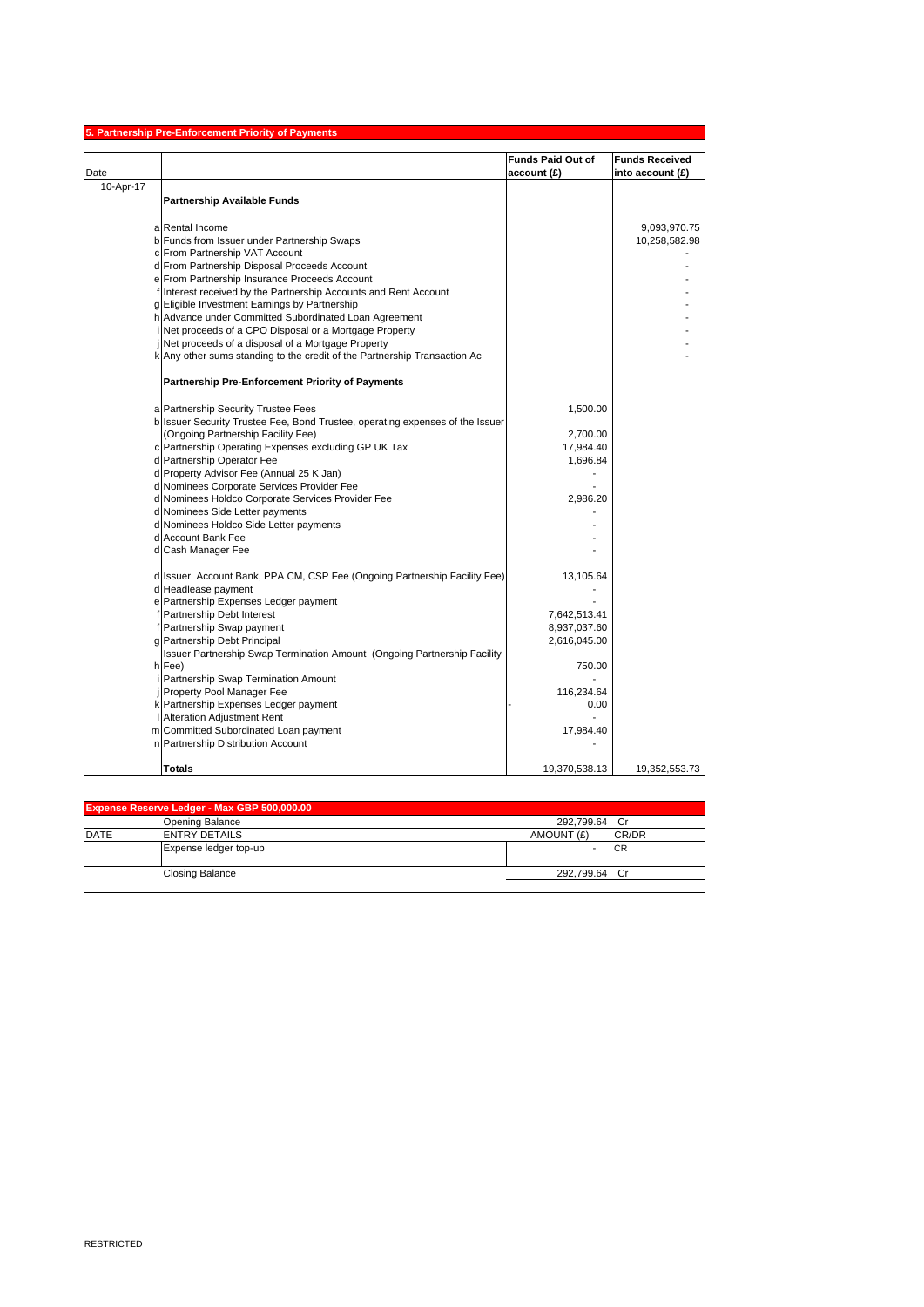#### **6. Issuer Transaction Account**

|             | <b>Opening Balance</b>                               | 80.110.98 Cr             |       |
|-------------|------------------------------------------------------|--------------------------|-------|
| <b>DATE</b> | <b>ENTRY DETAILS</b>                                 | AMOUNT (£)               | CR/DR |
|             |                                                      |                          |       |
| 01-Feb-17   | Debit interest                                       | 910.03 Dr                |       |
| 01-Dec-16   | Credit interest                                      | $\overline{\phantom{0}}$ | Сı    |
| 01-Jan-16   | Credit interest                                      | ۰.                       | Cr    |
| 13-Apr-17   | <b>Swaps Receipts</b>                                | 1,321,545.38 Cr          |       |
| 13-Apr-17   | <b>Partnership Debt</b>                              | 10,258,558.41 Cr         |       |
| 13-Apr-17   | Swap Pays                                            | 1,321,545.38 Dr          |       |
| 13-Apr-17   | <b>Ongoing Fee</b>                                   | 15,805.64 Cr             |       |
| 13-Apr-17   | <b>HSBC</b> Fee                                      | 7,700.00 Dr              |       |
| 13-Apr-17   | <b>Issuer Operating Expenses</b>                     |                          | Dr    |
| 13-Apr-17   | Issuer Profit (paid as part of Ongoing Fee)          | 750.00 Cr                |       |
| 13-Apr-17   | <b>Notes</b>                                         | 10,258,558.40 Dr         |       |
| $13-Oct-16$ | Issuer/Issuer Holdco Corporate Services Provider Fee | 6.511.25 Dr              |       |
|             | Closing Balance                                      | 81.545.35 Cr             |       |

### **7. Issuer Pre-Enforcement Priority of Payments**

|           |                                                        | <b>Funds Paid Out of</b> | <b>Funds Received</b> |
|-----------|--------------------------------------------------------|--------------------------|-----------------------|
| Date      |                                                        | account(f)               | into account $(f)$    |
| 13-Apr-17 |                                                        |                          |                       |
|           |                                                        |                          |                       |
|           | <b>Issuer Available Funds</b>                          |                          |                       |
|           | a Funds due to Issuer under Partnership Swap Agreement |                          | 8,937,037.60          |
|           | b Amounts due to Issuer in respect of Partnership Loan |                          | 10,275,114.05         |
|           | c Any amount due to Issuer under Issuer Swap Agreement |                          | 10,258,582.98         |
|           | d Ineterest Received by Issuer on Transaction Account  |                          |                       |
|           | e Eigible Investment Earnings                          |                          |                       |
|           | <b>Issuer Pre-Enforcement Priority of Payments</b>     |                          |                       |
|           | a Bond Trustee Fee                                     | 1,200.00                 |                       |
|           | a Issuer Security Trustee Fee                          | 1,500.00                 |                       |
|           | b Issuer Operating Expenses                            |                          |                       |
|           | c Issuer/Issuer Holdco Corporate Services Provider Fee | 8,105.64                 |                       |
|           | c Paying Agent Fee                                     | 500.00                   |                       |
|           | c Account Bank Fee                                     | 750.00                   |                       |
|           | c Cash Manager Fee                                     | 3,750.00                 |                       |
|           | d Bond Interest                                        | 7,642,513.40             |                       |
|           | d Bond Principal                                       | 2,616,045.00             |                       |
|           | d Issuer Swap Provider                                 | 8,937,037.60             |                       |
|           | d Partnership Swap payment                             | 10,258,582.98            |                       |
|           | e Issuer Profit                                        | 750.00                   |                       |
|           | f Swap Subordinated Amounts                            |                          |                       |
|           | g Issuer Partnership Swap Termination Amount           |                          |                       |
|           | hussuer Transaction Account                            |                          |                       |
|           | <b>Totals</b>                                          | 29,470,734.62            | 29,470,734.63         |